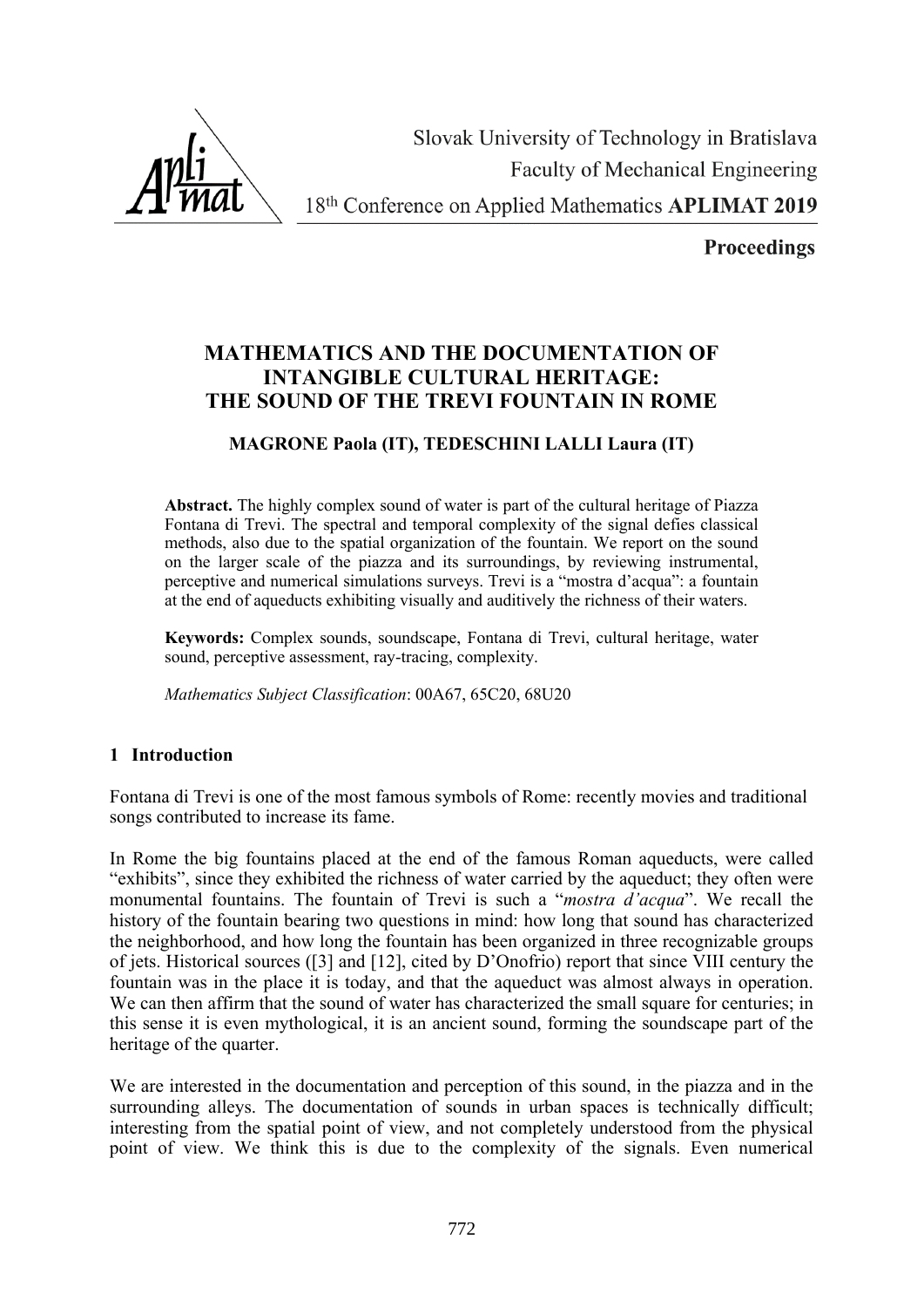simulation of its spatial diffusion poses interesting questions. In this article we report about perceptive surveys and instrumental measurements, performed in the piazza ([5, 9]) addressing the problem of the recognizability of the sound of the water. The assessment of the quality of the sound of fountains, elusive as it might be, is quite important for soundscape studies, and for its applications in urban planning. With this respect its "pleasantness" has been carefully studied in [9].

The paper is organized as follows: Section 2 is devoted to a review of our perceptive surveys; Section 3 contains the numerical simulation of the propagation of a wave front, using a geometric model of Piazza Fontana di Trevi. In Section 4 we recall the history of the fountain, focusing on how long the area of Fontana di Trevi has been characterized by the sound of water and how long it was organized in three main sites.



Fig. 1. Fontana di Trevi, 2018. Source: Elle online magazine.

## **2 The sound of water in the Piazza and in the alleys: perceptive surveys, acoustic levels.**

Not many romans, and not even the foreigners, notice the sound of the fountain. This is *per se* an interesting perceptive issue. In fact, the sound is there, and it is so important as to spoil all videos shot by an unaware shooter. In the movie by Federico Fellini, La Dolce Vita, the most famous scene takes place around and then literally *inside* Fontana di Trevi. Anita Eckberg (Silvia) must shout to be heard by Marcello Mastroianni (Marcello), even if he is standing quite close to her, because the sound of the fountain fills the scene, and this is faithful to the actual sound. People living nearby are in fact annoyed by the sound.

The human ear has the ability to recognize, and often separate sounds in a conglomerate. We have exploited this ability, in perceptive surveys. In previous papers the problem of the documentation of a sound which typifies an urban space is addressed: in this particular case, the sound of water marks the piazza and the surrounding alleys of Fontana di Trevi; we report here some of those results and considerations [5, 10]. The focus was on the recognizability of the sound of water, and on sound as an orientation factor. After performing perceptive surveys, some measurements of intensity levels were done, with a sonogram, together with Gerhard Mueller. Those measurements were accurately spatialized, as well as the perceptive surveys. We call this spatializations "earpoints".

A team of graduate students of architecture performed the perceptive survey during day hours and at night, then reported the results on two maps (Figure 2). The darker the blue colour, the stronger was the perception of the sound of water, with respect to all other sounds: people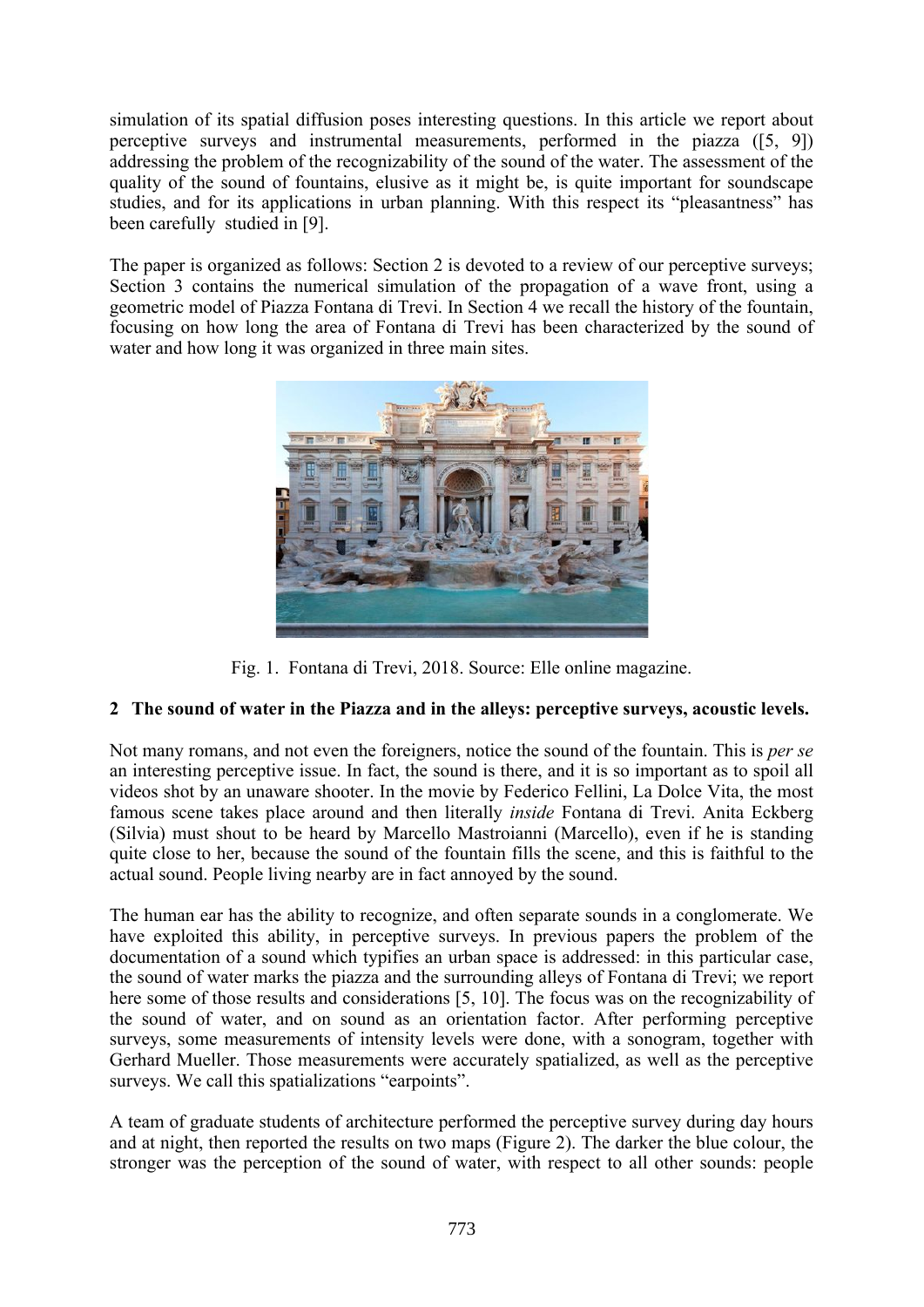chattering and shouting, the noise of air conditioners etc. For specific details, also on the method of collective surveying, see [11]. Looking at the two maps, it is very clear that at night the sound of the fountain can be heard from a distance, well before seeing it: the night surveys were done during winter, when the piazza is almost desert. A first nonobvious spatial observation is that to a perceiver standing inside the piazza masking of sounds happen in somewhat unexpected fashion. People's chattering in day-time does not cover the sound of the water. On the contrary, mechanical sounds, like the noise of fan of air conditioners, cover completely the sound of water when the perceiver stands very close to their source.





permission by authors.

From the two maps in Figure 2, it can be observed that when walking away from the fountain, the sound diminishes sometimes in a regular way, sometimes in a sudden way, and sometimes it remains constant for quite long sections. The sound of a fountain is strictly a complex one, in this case the fountain has three different jets of water, in a small square such that of Trevi; all this generates nontrivial interactions between sound and space.

In [10] it is discussed that some narrow streets seem to act as waveguides, and some narrow and short alleys produce early reflections. All in all, probably due to the complexity of the sound, Piazza Fontana di Trevi appears to be a gymnasium for studying psycho-acoustic phenomena [6].

#### **3 A ray-tracing simulation**

In this section we show a numerical simulation. We started with a 3d geometric model of Piazza Fontana di Trevi and its buildings. The data for the 3d model, including height of buildings were taken from Google maps. The aim of the simulation is to visualize the reflections of sound, modelled as a discrete system of particles spreading from a source, on the surface of a sphere, initially small: this small sphere is a mathematical model for a pointshaped sound source. Treating particles instead of waves, allows fast convergence and is quite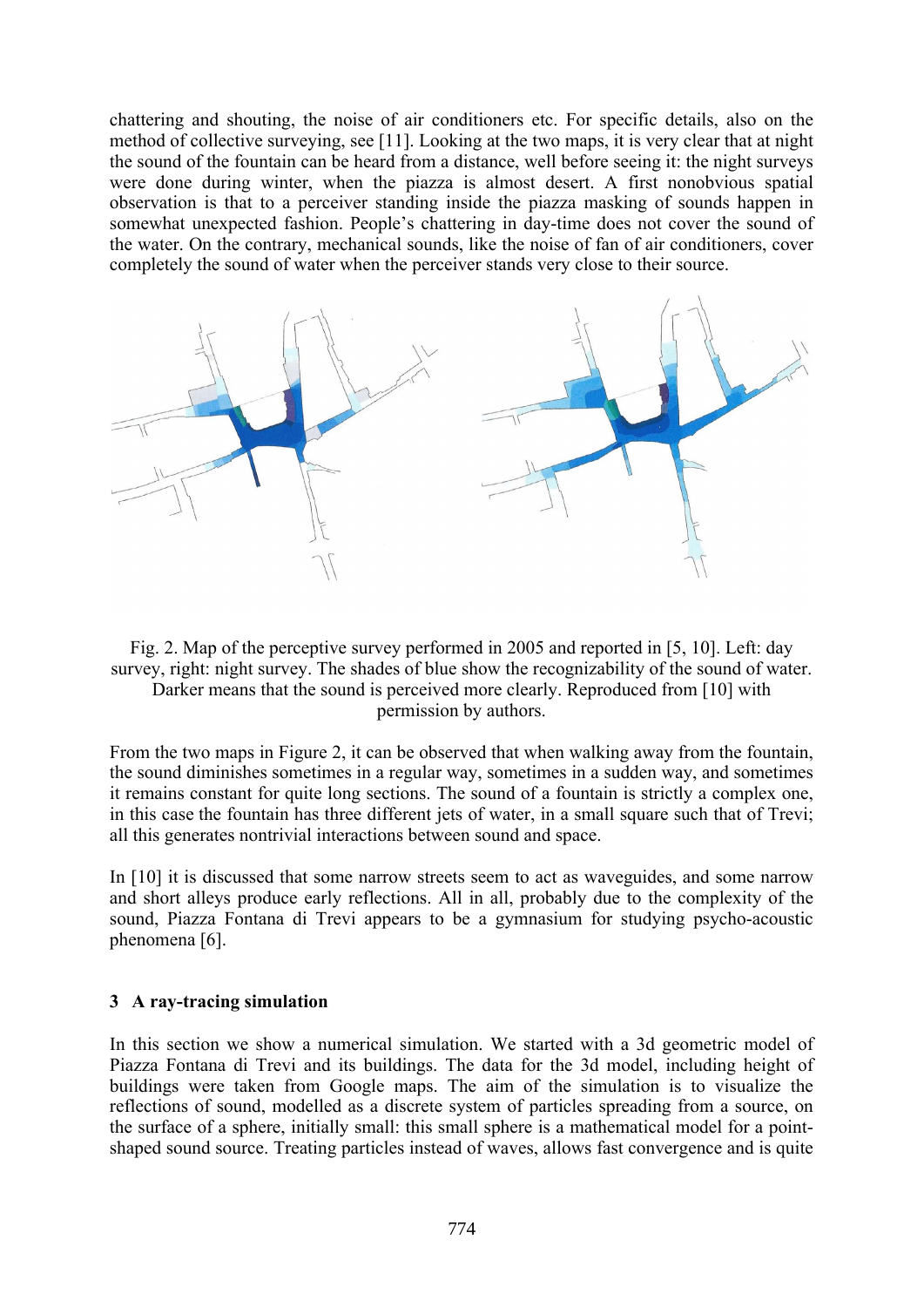reliable for reflections. In presence of no obstacles, density of particles on the surface of the enlarging sphere obviously diminishes with  $1/r^2$ , which is the well-known law for intensity of sound in open space. Under reflection, though, interesting features of overlapping paths can be observed, accurately simulating the organization of urban space (such spaces are called semi-reverberant in some technical literature).



Fig. 3. Piazza Fontana di Trevi, ray tracing simulation, frames taken from 16 to 85ms. The green spherical sound wave widens in the space. Upon reflections, on obstacles, overlapping occurs. Notice at time  $80\text{ms}$  ( $8x10^{-2}$  sec) sound is trapped in the piazza. Reproduced from [5] with permission by authors.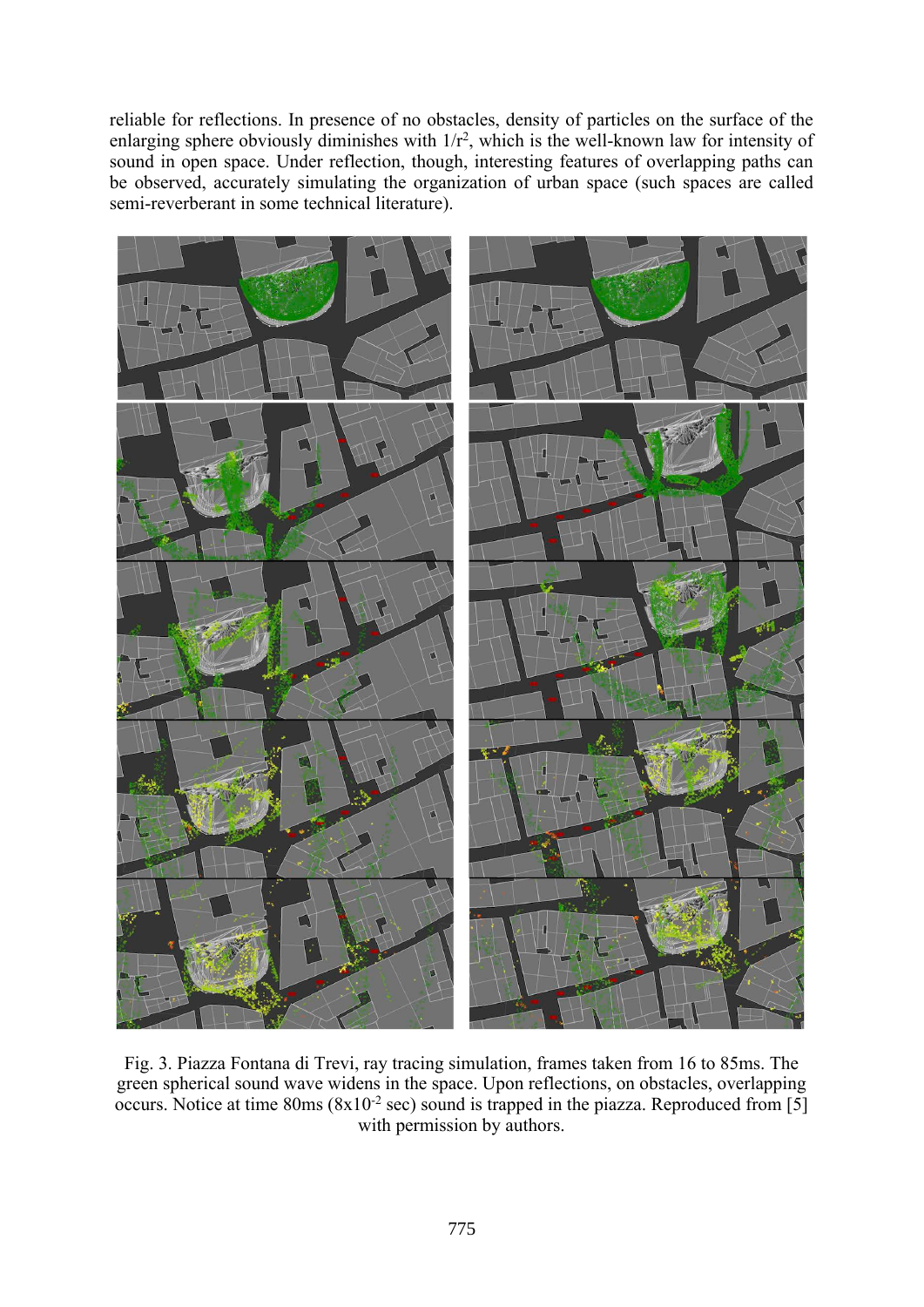On the other side, a particle model cannot deal with diffractions around obstacles, since each particle does not act itself as a wave front, and also because effects of different frequencies are ignored. Particle models in ray tracing are important: numerical tools, even sophisticated, used for room acoustics can be hardly used in urban spaces, for several reasons.

A few of these reasons are a matter of spatial scale, and the fact that urban spaces are neither really open nor really closed. Boundary conditions for the wave diffusion are a non-trivial issue: in the vertical direction the space has a "free boundary"; horizontally the conditions can be very complicated, both from a geometrical point of view (angles and singularities) and also in consideration of the different materials obstacles can be made of.

The numerical simulation was performed by architect Lorenzo Pierini with the software BAAT ([1]) and was published in [5] together with other raytracing models. The numerical piazza is made to lay inside a "virtual cube" of side 600 meters, whose top side is made completely absorbent, to simulate dispersion in the vertical direction. An appropriate noise reduction coefficient is given to building and streets, to simulate the reflections of sound onto these obstacles.

The actual fountain carries several jets, organized around three main sites; as a first simplification, the numerical model simulates only one, spreading from a central position: in this case the "source" generates 5000 particles, and is placed against the wall, close to the floor.

The frames in Figure 3 show the situation a few milliseconds after the beginning. Notice the first frame (both in left and right figures) shows clearly the portion of sphere; the second ones show the propagation of the wave fronts, which appear as arcs of particles. The intensity of sound is visualized by the density of particles; the color represents the energy: at the beginning particles are green (full of energy) and progressively they meet obstacles and loose energy (light green, then yellow and finally red).

In Figure 3 left, a bunch of particles can be seen trapped in the alley marked with red dots; the perceptive survey showed that sound of water was distinguishable in this narrow street (see Fig. 2).

Another effect was noticed in the alley "Vicolo del Forno", the short and very narrow street at the bottom of the piazza (Figure 4). The perception of the sound of water is constant inside the alley. This could be due to precedence effect ([2]), a psychoacoustic effect: the perceivers, blindfolded, could not tell where the fountain was, once inside the alley. The ray-tracing shows a packet of particles trapped in the alley.

Also the measurements taken by a sonometer and reported in [5] confirm the effect in the alley. We have only looked and documented the differentiation into three nozzles. Changes due to the restoration, even in recent times, of the basins of collection are to be studied, as well as the insertion of new materials.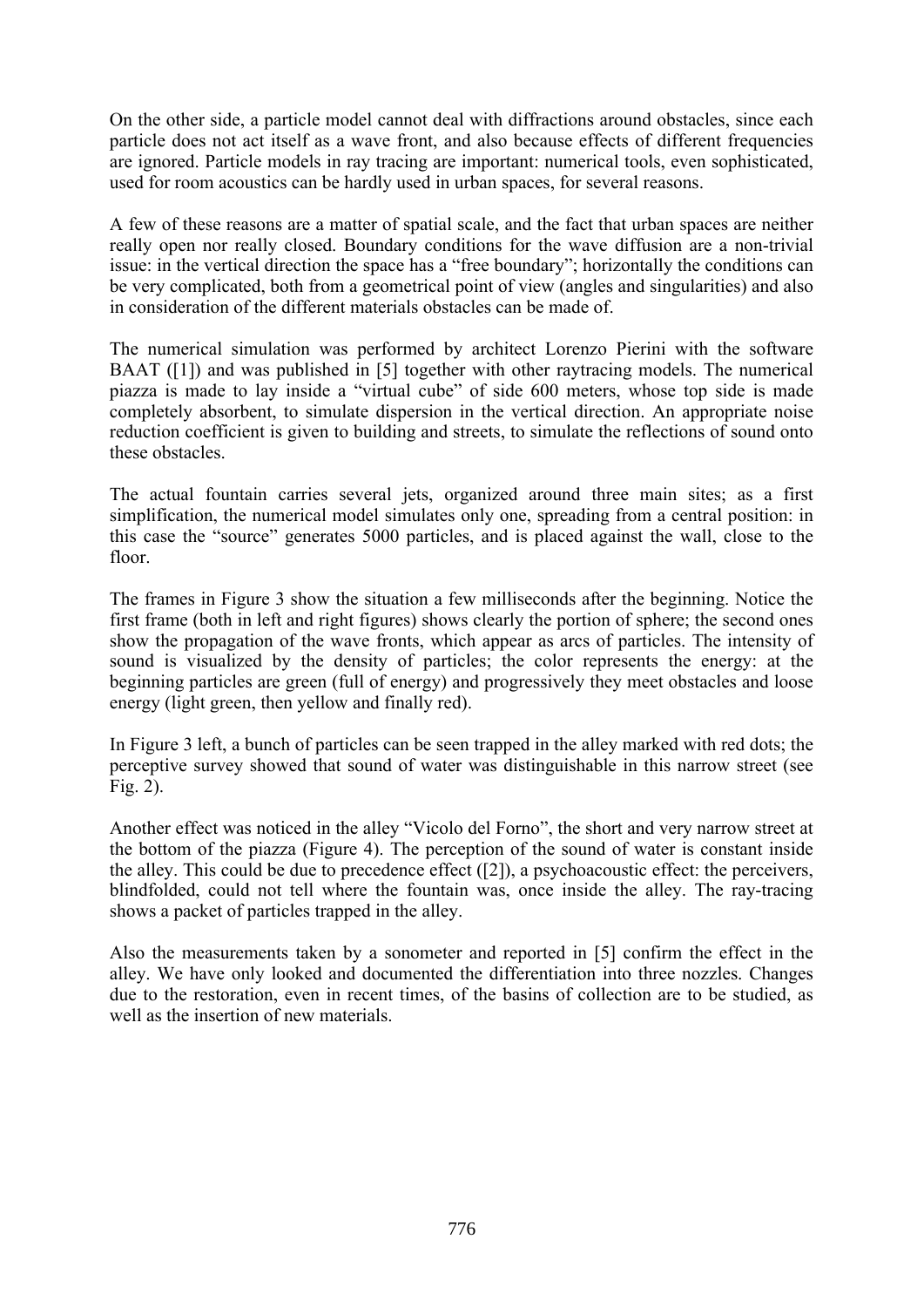

Fig. 4. Piazza Fontana di Trevi, ray tracing simulation showing the alley "Vicolo del Forno", bottom left, where the red particles are visible. Frames taken from 29 to 50 ms. The alley is dead end, the sound is trapped. Reproduced from [5] with permission by authors.

#### **3.1 Why a particle simulation: the complexity of the sound and configuration**

All roman "water exhibits" have complex sounds, and certainly that of Fontana di Trevi is highly complex. It is complex because it is powerful, and because it is characterized by many different frequencies, and also by many impulsive phenomena. This means that its documentation is difficult: the recording equipment, even the sophisticated ones, are calibrated on space scales and frequency scales that do not necessarily take into account all the requirements that we would like to document. So first it will be necessary to inquire, in the future, on what are these requirements; a theoretical framework should be provided.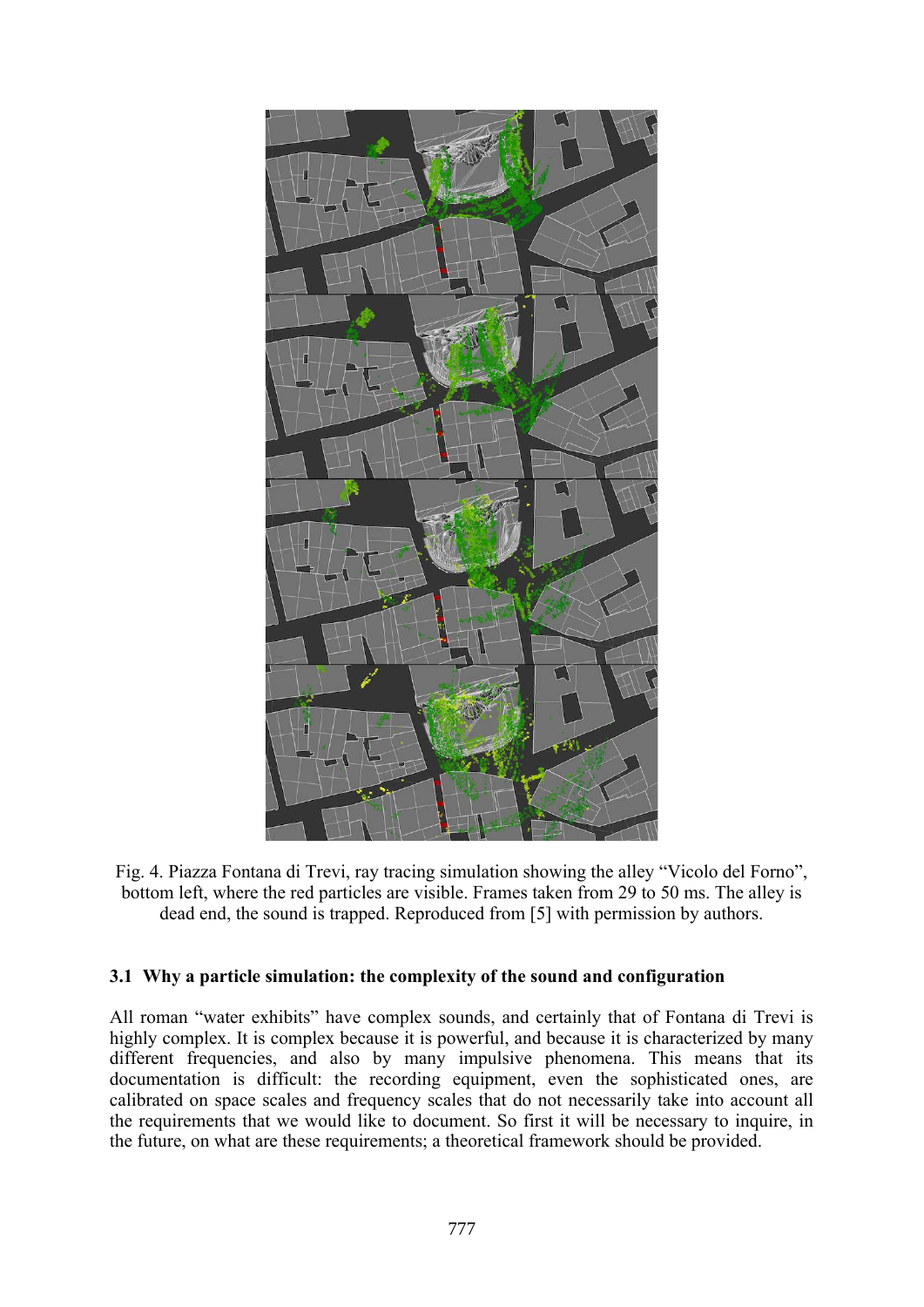The diffusion of sound in air, i.e. waves in space, regards fluid dynamics. The mathematics necessary to describe the diffusion of a sound in a space like that of piazza Fontana di Trevi is an object of research at the moment. The space affected by the diffusion of the wave that we would like to study, sees buildings and streets as boundary conditions: we know that the sound of Fontana di Trevi spreads in the nearby streets, and we are in fact very much interested in what happens in the alleys. We therefore necessarily have to deal with boundary conditions with plenty of singularities. The simulation and integration of a wave requires integration in the space variable, from the source to the whole interested area; for Fontana di Trevi, the square (even if very small compared to the fountain itself) measures at least 30 meters.

The accuracy of numerical integration depends on the wavelength. And in any case numerical integration uses different methods and different rates, depending on the wavelength, which in turn is related to the frequency. The complexity of sound is reflected in the abundance of frequencies and the width of the area. This sound has many different frequencies, it is complex in the sense that the spectrum is extremely complex, some continuous bands of frequencies, and others that seem more isolated; there also seem to be resonances, perhaps due to the basin. A study on these aspects is underway. The particle simulation allows to study only the reflections and to study them quickly, accurately, and to follow the particles along their spatial path. The reflections also allow in turn at least to begin to describe the law 1 / r<sup>2</sup>. As we just saw, a raytracing also describes effects in the spaces that the technicians call semi-riverberants.

## **4 The** *Vergine* **Acqueduct and the building of the fountain**

The present aspect of Fontana di Trevi was designed by architect Nicola Salvi (1697-1751). The fountain is fed by the *Acqua Vergine*, the water carried by the *Vergine* Aqueduct. This aqueduct was built by architect Agrippa, in 19 BC, during the reign of emperor Augusto; its sources are located in the South East of Rome, between the streets Tiburtina and Collatina [3, 8]. The source lies in a place called Trebium, from which the name Trevi might possibly be derived.



Fig. 5. The façade of the fountain, 1453. The earliest known documentation. It shows already three different and powerful cascades of water.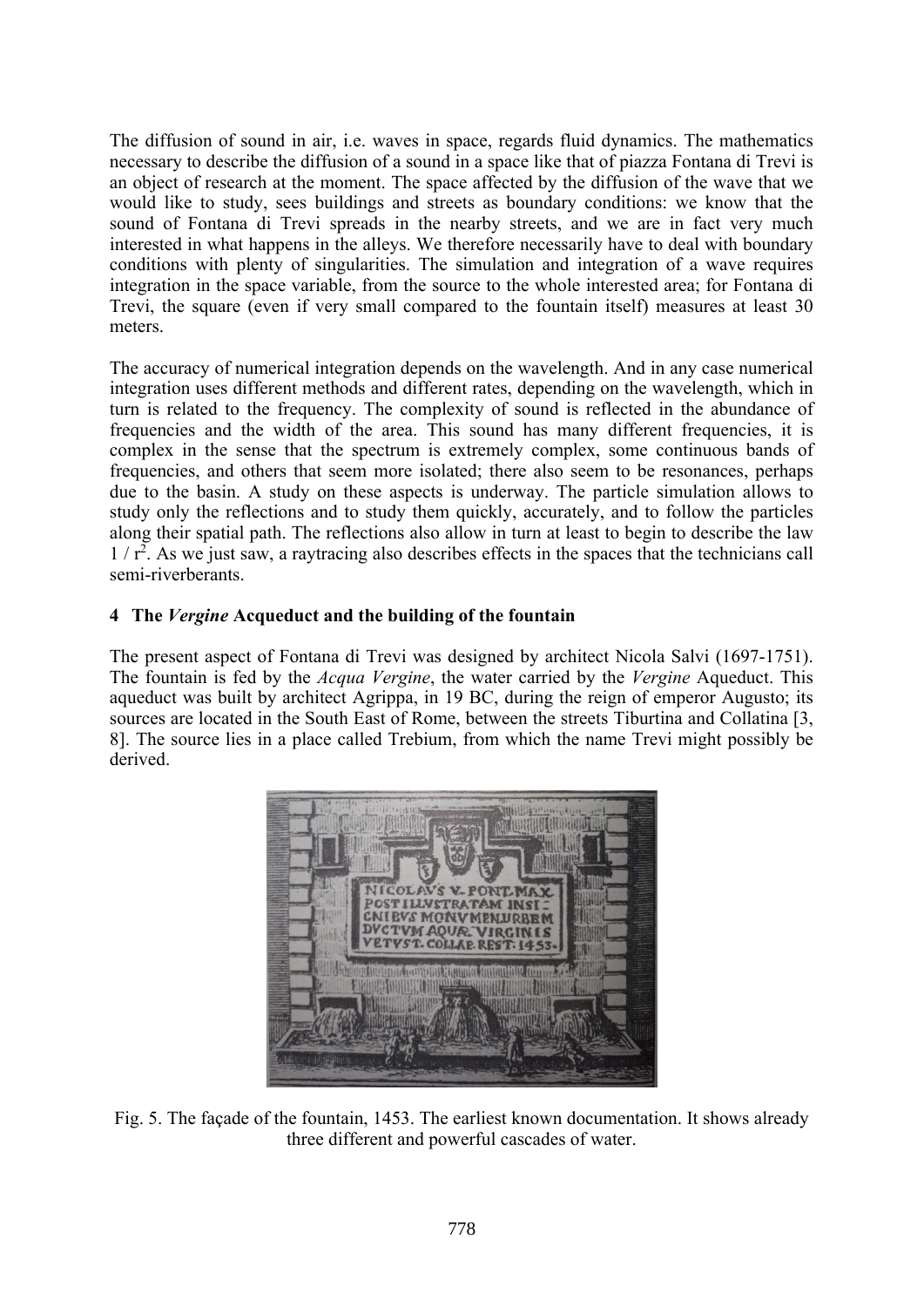The route of this aqueduct is a little over 20 km long, smaller if compared to other very long aqueducts that were built by the Romans. A good part of its route is located underground. For these reasons the aqueduct, unlike many others, remained in operation throughout the Middle Ages. The name *Acqua Vergine* comes from the belief that a young woman pointed out the springs to a group of soldiers who were looking for water and they found a huge source in the point she suggested.

Literature [3, 12] reports the existence of a "Mostra d'acqua" of this aqueduct in the position occupied today by Fontana di Trevi at least starting from the 8th century. A first restoration was ordered by Pope Nicolò V (1397-1455), as can be read on the plaque of the figure (Fig. 5) of 1453. From successive original documents by Giacomo Dellaporta (1532-1602), we can have a precise idea of the measures of the fountain at that time: the basin was 13.50 m long, 17 meters wide [3]; it descended from the square's floor by a staircase protected by 18 columns.

The fountain has always had a three-folded partition, as can be ascertained from all the available drawings and paintings (for example see Fig. 5 and 6 left). This partition affects the complexity of the sound itself. Pope Urban VIII (1623-44) commissioned Bernini to renovate the façade of the water exhibition of *Vergine* Aqueduct. The Pope allocated the money and gave him the permission to use the marbles of the beautiful tomb of Cecilia Metella on Appia Antica. The municipality opposed to the fact that the monument of Cecilia Metella would be disfigured, so the works were interrupted. Bernini managed anyway to give a new structure to the fountain, in particular he placed a circular central pedestal that should have had the function of supporting a sculpture, and a double tank, in anticipation of the strong water pressure coming from the restoration of the aqueduct.



Fig. 6. Left: map of Rome by Antonio Tempesta ,1593; right: map by Giuseppe Vasi, 1781.

Bernini also changed the orientation of the fountain, as it can be noticed comparing the maps in Figure 6: on the left, the map by Antonio Tempesta (1555-1630) dating 1593 shows the fountain (recognizable by the three jets) facing the Antonina Column, so also facing the Pantheon which does not appear in the picture. On the right map by Giuseppe Vasi (1710- 1782), 1781, shows the fountain turned of 90 degrees.

In the requirements of a competition banned by the Accademia di San Luca in 1706 for the fountain, one of the conditions was the presence of three distinct jets and in almost all the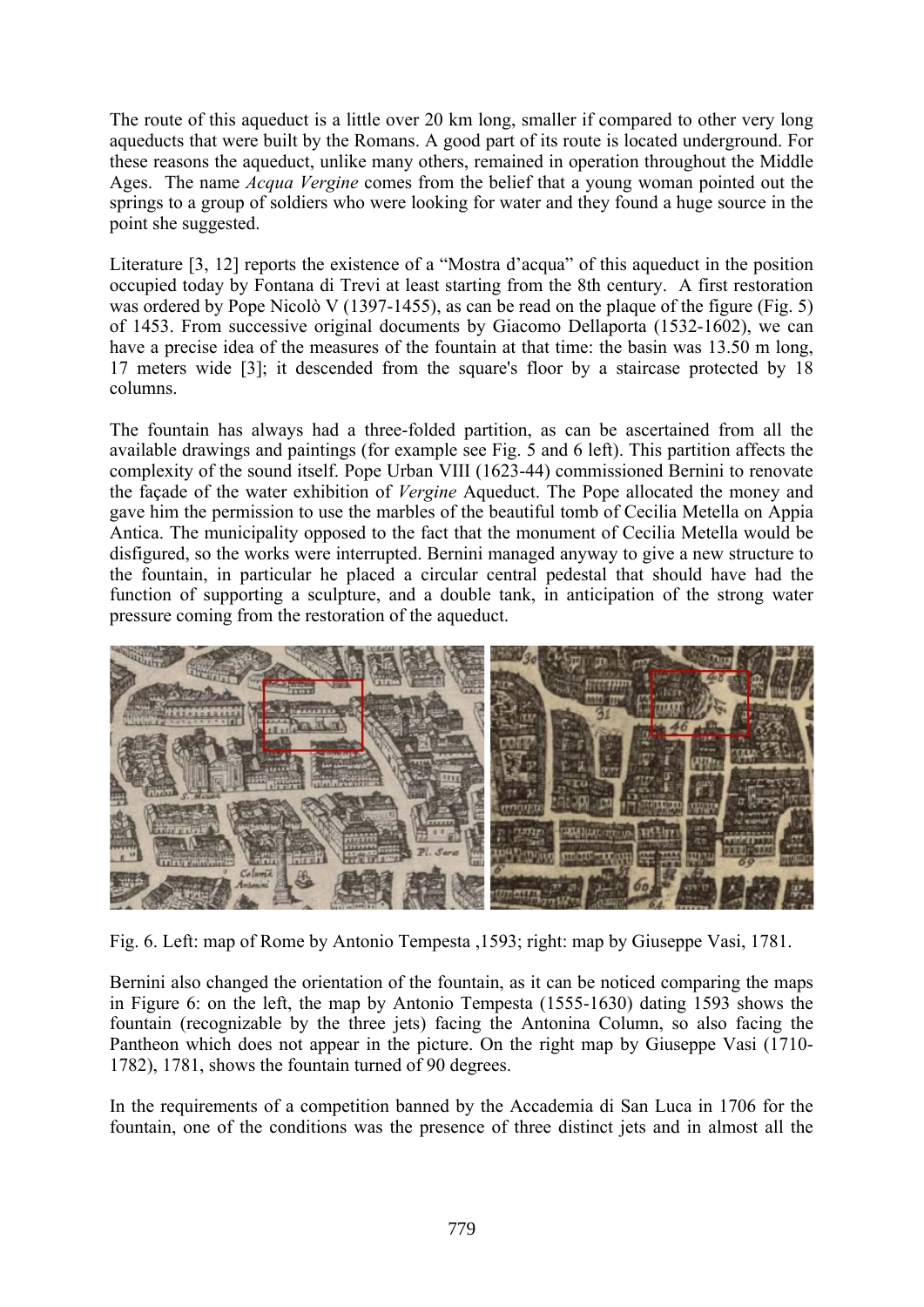drawings and projects showed in ([3,4]) the three-folded partition of the fountain is clearly visible.

The long story of Fontana di Trevi came to the present state with Pope Clement XII (1652- 1740), around 1730. In 1730 a competition was banned; the Pope took the decision to authorize the proponents to invade the surrounding buildings, also providing demolitions if necessary. It is at this point that projects arrived, even more monumental.

The winning project was that of Nicola Salvi: being an "exhibition of water", Salvi gives great importance to the water itself, to really "exhibit" the water, and in his project the protagonists are rocks and waves. The works begun in 1732 and officially ended in 1762.

#### **5 Acknowledgements**

The authors thank the team of graduated students of the School of Architecture of Roma Tre University who performed the perceptive surveys of Fontana di Trevi in 2005. Claudia Ferrauto and Gianni Puri made the maps in Figure 2.

## **References**

- [1] BEGERON-MIRSKY, W., LIM, J., GULLIFORD, J., PATEL, A., Architectural acoustics for practitioners, in *Advances in Architectural Geometry*, pp 129-136, 2010.
- [2] CANÉVET, G., La localizzazione uditiva dei suoni nello spazio, in Giuriati G. e Tedeschini Lalli L. Eds, Spazi sonori della musica, Palermo, L'Epos, 2010, pp. 53-78.
- [3] D'ONOFRIO, C., Acque e fontane di Roma, Roma: Staderini Ed., 1977.
- [4] LESTER COOKE, H. JR, *The Documents Relating to the Fountain of Trevi*, The Art Bullettin, Vol. 38, N. 3, pp149-173, 1956.
- [5] MAGRONE, P., TEDESCHINI LALLI, L., The Listening of two Piazzas in Rome, Noise Mapping 2018; 5:86-103.
- [6] MULLER, G., MOSER, M., Handbook of Engineering Acoustic, Springer Verlag 50 Berln, 2013.
- [7] MURRAY SCHAFER, R., The Soundscape: Our Environment and the Tuning of the World, 1977 and 1993.
- [8] NIBBY, A., Analisi storico-topografico-antiquaria della carta de' dintorni di Roma, tomo III, Roma: tipografia delle belle arti, 1837.
- [9] RÅDSTEN EKMAN, M., LUNDÉN, P., NILSSON, M.E., Similarity and pleasantness assessments of water-fountain sounds recorded in urban public spaces, The Journal of the Acoustical Society of America 138, 3043, 2015.
- [10] TEDESCHINI LALLI, L., *Mappatura sonica di un'area romana* in G. Giuriati e L. Tedeschini Lalli Eds, Spazi sonori della musica, Palermo, L'Epos, 2010; pp. 135-148.
- [11]TEDESCHINI LALLI, L. Rilievi sonori in centro storico a Roma, Urbanistica 2014 153,137-141 – Sound surveys in the Historic District in Rome. In Urbanistica 153, 2014, pp. 141-143
- [12] ZUCCHETTI, G., ed*. Il Chronicon di Benedetto Monaco di S. Andrea del Soratte e il Libellus de Imperatoria Potestate in Urbe Roma*, Roma: Tipografia del Senato, 1920.